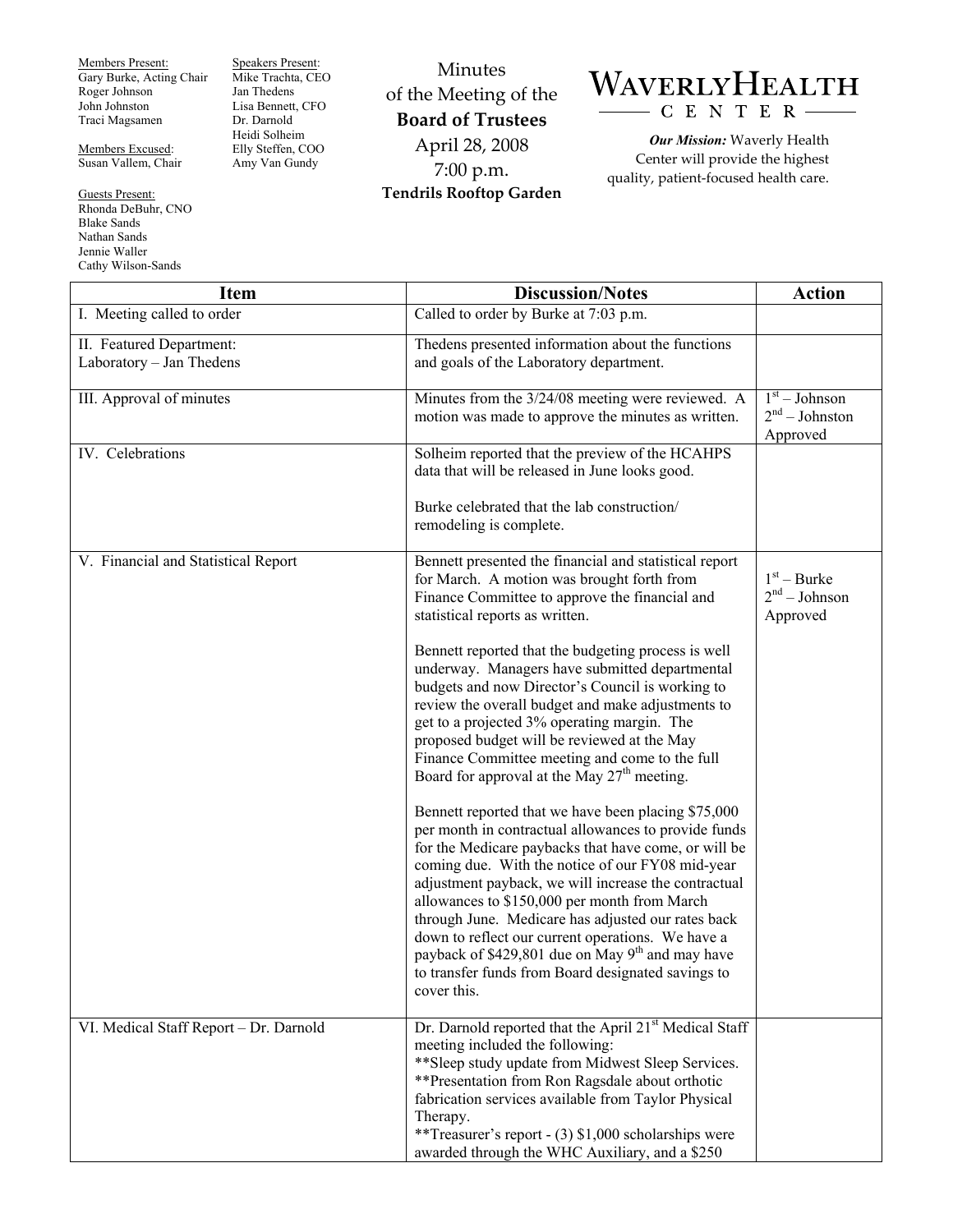| VII. Committee/Department Reports:                                                                                                          | donation to Bremer County Relay for Life was<br>approved.<br>** Announcement that a pulmonary specialty clinic<br>will be starting on campus in July.<br>** Approval of changes to Medical Staff Bylaws,<br>Rules & Regulations to make WHC employed ER<br>physicians at 0.5 FTE or greater part of the Active<br>Medical Staff.<br>**Report of Planetree initiatives including bedside<br>rounding and alternative care options.<br>** Approval of credentialing items.<br>The Environment of Care and Performance                                                          | Accepted                                        |
|---------------------------------------------------------------------------------------------------------------------------------------------|------------------------------------------------------------------------------------------------------------------------------------------------------------------------------------------------------------------------------------------------------------------------------------------------------------------------------------------------------------------------------------------------------------------------------------------------------------------------------------------------------------------------------------------------------------------------------|-------------------------------------------------|
| Home Health/Alternative Care<br>$\blacksquare$<br><b>Environment</b> of Care<br>$\blacksquare$<br>Performance Improvement<br>$\blacksquare$ | Improvement reports were presented as included in<br>the Board packets. Trachta distributed the Home<br>Health/Alternative Care report.                                                                                                                                                                                                                                                                                                                                                                                                                                      |                                                 |
| VIII. Press Ganey Patient Satisfaction Survey<br>Reports - Heidi Solheim                                                                    | Solheim presented the Press Ganey Patient<br>Satisfaction Survey quarterly reports (Inpatient,<br>Outpatient, Surgery and ER) for the quarter ending<br>March $31st$ .                                                                                                                                                                                                                                                                                                                                                                                                       |                                                 |
|                                                                                                                                             | Solheim noted a considerable decrease in mean<br>scores and ranking for the Emergency Department.<br>She presented information about the action plan that<br>has been developed by the department to improve<br>patient satisfaction, and she displayed a snapshot of<br>scores to date this quarter which is already beginning<br>to show improvement.                                                                                                                                                                                                                      |                                                 |
|                                                                                                                                             | Solheim also presented the preview of the HCAHPS<br>data that will be released in June - noting that we<br>maintained or increased our ratings in all categories.<br>Solheim announced that data collected from the<br>R.O.N.G. forms (Record of Negativity/Grievance) is<br>not being reported this month due to a change in our<br>data collection system. This information will be<br>reported when it becomes available.                                                                                                                                                 |                                                 |
| IX. C.E.O.'s Report<br><b>Facility Planning</b>                                                                                             | Steffen reported that RDG was on-site for 2 days last<br>week. They met with all Directors and most<br>managers that are currently located in the West<br>Building. While they were on-site they developed 4<br>potential site plans. They will refine these site plans<br>to develop a master facility plan recommendation.<br>Steffen reported that InVision was on-site today to<br>share their draft master facility plan. Steffen<br>announced that we should have master facility<br>planning materials from RDG and InVision to<br>present at the next Board meeting. |                                                 |
| General Surgery Recruitment                                                                                                                 | Trachta presented information about the General<br>Surgery Clinic, including statistical and financial<br>information. Discussion was held regarding the<br>costs and benefits of recruiting a third general<br>surgeon at this time. A motion was made to begin<br>recruiting for a third general surgeon to join the<br>General Surgery Clinic practice.                                                                                                                                                                                                                   | $1st - Johnson$<br>$2nd - Magsamen$<br>Approved |
| Board Education Organization                                                                                                                | Trachta presented a comparison of Board Education<br>services offered through two groups. Discussion was<br>held regarding the importance of timely board<br>education and the different services offered by the                                                                                                                                                                                                                                                                                                                                                             |                                                 |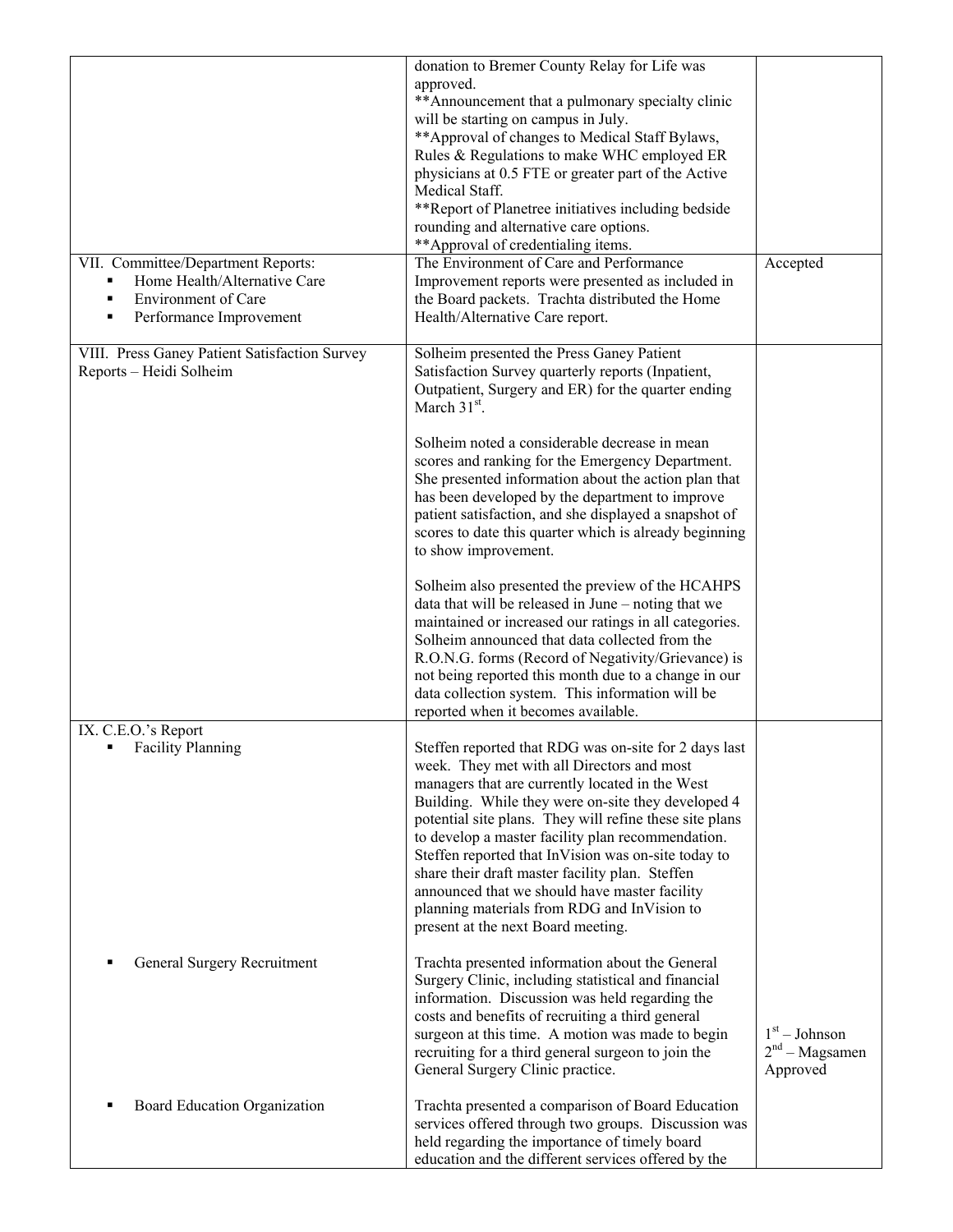|                                                                                                                                                                                                                               | two groups. A motion was made to approve annual<br>membership with the Governance Institute at a cost<br>not to exceed \$7,975.                                                                                                                                                                                                                                                                                                                                                                                                                                                                                                                                                                                                                                                                                                                                                                                                                       | $1st - Johnston$<br>$2nd - Magsamen$<br>Approved |
|-------------------------------------------------------------------------------------------------------------------------------------------------------------------------------------------------------------------------------|-------------------------------------------------------------------------------------------------------------------------------------------------------------------------------------------------------------------------------------------------------------------------------------------------------------------------------------------------------------------------------------------------------------------------------------------------------------------------------------------------------------------------------------------------------------------------------------------------------------------------------------------------------------------------------------------------------------------------------------------------------------------------------------------------------------------------------------------------------------------------------------------------------------------------------------------------------|--------------------------------------------------|
| Clover Lease                                                                                                                                                                                                                  | Trachta reported that the lease with Clover for the<br>General Surgery and Women's Clinic is due to be<br>renewed. A motion was made to approve renewal of<br>the lease at the rates presented.                                                                                                                                                                                                                                                                                                                                                                                                                                                                                                                                                                                                                                                                                                                                                       | $1st - Johnson$<br>$2nd - Magsamen$<br>Approved  |
| <b>CVMS</b> Dialysis                                                                                                                                                                                                          | Trachta reported that Clover is close to finalizing a<br>lease with CVMS for the dialysis clinic that will be<br>constructed on the 12 <sup>th</sup> Street Office Plaza property.<br>He reported that a special Board meeting may be<br>needed to approve an airspace lease with Clover for<br>the portion of the property they will be using.                                                                                                                                                                                                                                                                                                                                                                                                                                                                                                                                                                                                       |                                                  |
| XI. IT Update<br>Capital Request                                                                                                                                                                                              | Steffen presented the GoLive Drive project budget<br>summary which included a capital request for API<br>Time and Attendance Server. Steffen noted one<br>change to the report which involves the GoLive date<br>for the API Time $&$ Attendance System – this has<br>been moved to after the GoLive date for McKesson.<br>Discussion was held regarding the need to approve<br>capital purchases that have already been approved<br>through the project budget. It was decided that<br>capital purchases should flow through the Board in<br>this format as there will be some variances from the<br>original budget. A motion was made to approve the<br>purchase of an API Time and Attendance Server at a<br>cost not to exceed \$15,527.<br>Steffen announced that we have hired Jerry Tiedt as<br>our IT Director. Tiedt has been our consultant<br>through ICE Technologies and will begin his<br>employment with WHC on May 1 <sup>st</sup> . | $1st - Magsamen$<br>$2nd - Johnson$<br>Approved  |
| XII. Old Business                                                                                                                                                                                                             |                                                                                                                                                                                                                                                                                                                                                                                                                                                                                                                                                                                                                                                                                                                                                                                                                                                                                                                                                       |                                                  |
| XIII. New Business<br>Provisional Appointment to Medical Staff:<br>Douglas Ketcham, M.D. - Courtesy,<br>Radiology, St. Paul Radiology                                                                                         | Trachta presented the provisional appointment, the<br>provisional to regular privileges, addition of<br>privileges, and resignations from Medical Staff as<br>listed at left. Van Gundy noted that the General<br>Surgeons (Dr. Burgett, Dr. Cak, Dr. Davis, Dr.                                                                                                                                                                                                                                                                                                                                                                                                                                                                                                                                                                                                                                                                                      |                                                  |
| Provisional to Regular Privileges:<br>Paul McCaughey, D.O. - Courtesy, ER,<br>٠<br><b>EPA</b>                                                                                                                                 | Gerrelts, and Dr. Gesme) were approved for<br>reappointment to provisional status on March 31 <sup>st</sup><br>due to low/no volume of service provided at WHC.<br>Their privileges will automatically expire per our                                                                                                                                                                                                                                                                                                                                                                                                                                                                                                                                                                                                                                                                                                                                 |                                                  |
| <b>Addition of Privileges:</b><br>Traci Skierka, M.D. - Courtesy, Family<br>Practice, Shell Rock Family Health -<br>Addition of OB/Gyn Privileges                                                                             | Medical Staff Bylaws if they do not provide any<br>services during this six month provisional period.<br>The files have been reviewed by the Executive<br>Committee of the Medical Staff. The Executive<br>Committee recommends approval. A motion was                                                                                                                                                                                                                                                                                                                                                                                                                                                                                                                                                                                                                                                                                                | $1st - Johnston$                                 |
| Resignation from Medical Staff:<br>Michael Allen, DPM - Courtesy,<br><b>Covenant Podiatry Residency Program</b><br>Joseph Kinskey, M.D. - Courtesy, ER,<br>٠<br>EPA<br>David Schrodt, M.D. - Courtesy, ER,<br>П<br><b>EPA</b> | made to approve all other items as individually<br>considered and recommended by the Executive<br>Committee of the Medical Staff.                                                                                                                                                                                                                                                                                                                                                                                                                                                                                                                                                                                                                                                                                                                                                                                                                     | $2nd - Johnson$<br>Approved                      |
| Provisional Reappointments to Medical Staff (As<br>approved by the Executive Committee of the                                                                                                                                 |                                                                                                                                                                                                                                                                                                                                                                                                                                                                                                                                                                                                                                                                                                                                                                                                                                                                                                                                                       |                                                  |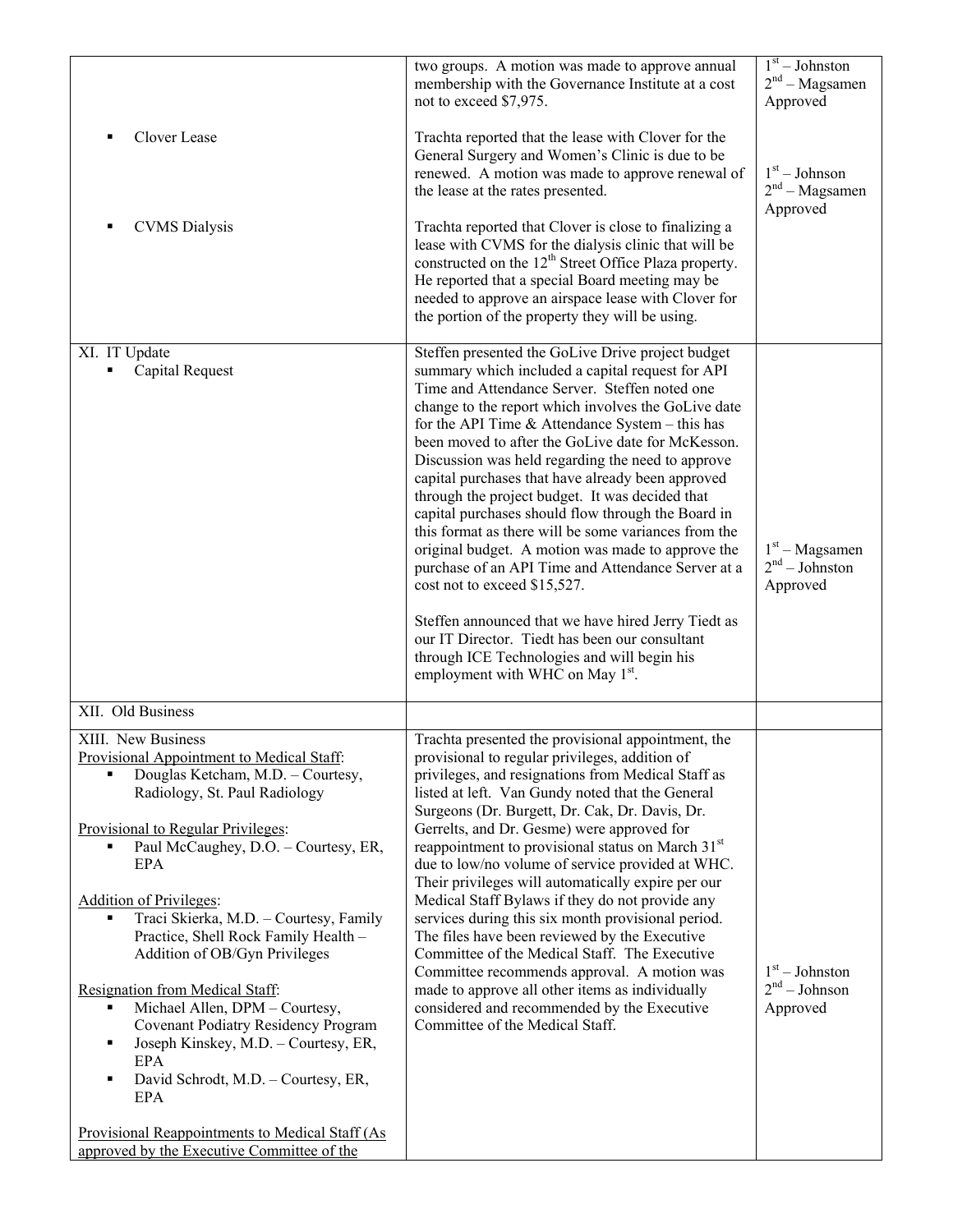| Medical Staff and the Board of Trustees on<br>$3/31/08$ :<br>Paul Burgett, M.D. - Consulting, General<br>٠<br>Surgery, CVMS<br>Robert Cak, M.D. - Consulting, General<br>٠<br>Surgery, CVMS<br>Steven Davis, M.D. - Consulting,<br>٠<br>General Surgery, CVMS<br>Brian Gerrelts, M.D. - Consulting,<br>٠<br>General Surgery, CVMS<br>Jayson Gesme, M.D. - Consulting,<br>٠<br>General Surgery, CVMS<br>New/Revised Policies:<br>Inpatient CPAP/Patient Care<br>٠ | Trachta presented the new/revised policy statements<br>as listed at left, and included in the Board packets.                                                                                                                                                                                                                                                                                                                                                                                                                                                                                                                                                                                                                                                                                                                                                                                                                                                                                                                                                                                                              |                                                 |
|------------------------------------------------------------------------------------------------------------------------------------------------------------------------------------------------------------------------------------------------------------------------------------------------------------------------------------------------------------------------------------------------------------------------------------------------------------------|---------------------------------------------------------------------------------------------------------------------------------------------------------------------------------------------------------------------------------------------------------------------------------------------------------------------------------------------------------------------------------------------------------------------------------------------------------------------------------------------------------------------------------------------------------------------------------------------------------------------------------------------------------------------------------------------------------------------------------------------------------------------------------------------------------------------------------------------------------------------------------------------------------------------------------------------------------------------------------------------------------------------------------------------------------------------------------------------------------------------------|-------------------------------------------------|
| Iowa Health Alert Network/<br>٠<br>Administration                                                                                                                                                                                                                                                                                                                                                                                                                | The policies have been reviewed by the Executive<br>Committee of the Medical Staff and are<br>recommended for approval. A motion was made to<br>approve the policies as written and individually<br>considered.                                                                                                                                                                                                                                                                                                                                                                                                                                                                                                                                                                                                                                                                                                                                                                                                                                                                                                           | $1st - Johnson$<br>$2nd - Magsamen$<br>Approved |
| Medical Staff Bylaws, Rules & Regulations<br>Changes:                                                                                                                                                                                                                                                                                                                                                                                                            | Steffen presented changes to the Medical Staff<br>Bylaws, Rules & Regulations as distributed. The<br>changes include:<br>**Page 8 - Article IV. Section 1, Subsection 1 -<br>Added language which allows hospital-employed<br>practitioners who provide Emergency Room<br>coverage at a minimum .5 FTE to be eligible for the<br>active staff.<br>**Page 9 - Article IV. Section 1, Subsection 2 -<br>Added a subsection to specifically address voting,<br>holding office and serving on the Executive<br>Committee.<br>**Page 38 - IX. A. - Updated to reflect current<br>Emergency Department staffing.<br>**Page 38 - IX. B. - Removed the word "weekend"<br>to update to current daily practice.<br>**Page 38 - IX. C. - Replaced "one of the two<br>Waverly clinics" with a member of the Active<br>Medical Staff – to cover new area clinics that have<br>been or may be added to the rotation.<br>A motion was made to approve the changes to the<br>Medical Staff Bylaws, Rules & Regulations as<br>presented and recommended by the Executive<br>Committee of the Medical Staff, and the full Medical<br>Staff. | $1st - Magsamen$<br>$2nd - Johnson$<br>Approved |
| Finance Committee:                                                                                                                                                                                                                                                                                                                                                                                                                                               | Bennett reported that the Finance Committee met on<br>4/25/08. Minutes from said meeting were included<br>in the Board packets.                                                                                                                                                                                                                                                                                                                                                                                                                                                                                                                                                                                                                                                                                                                                                                                                                                                                                                                                                                                           |                                                 |
| <b>Charity Care Application</b>                                                                                                                                                                                                                                                                                                                                                                                                                                  | Bennett presented an application for charity care in<br>the amount of $$10,245.67$ . The application qualifies<br>for 100% write-off under our charity care policy. A<br>motion was made to approve the application as<br>presented for 100% write-off.                                                                                                                                                                                                                                                                                                                                                                                                                                                                                                                                                                                                                                                                                                                                                                                                                                                                   | $1st - Johnson$<br>$2nd - Magsamen$<br>Approved |
| XIV. Closed Session Regarding:<br><b>Strategic Planning</b>                                                                                                                                                                                                                                                                                                                                                                                                      | A motion was made to move into closed session at<br>8:40 p.m. for the following identified purposes:<br>388.9(l) Marketing & Pricing Strategy                                                                                                                                                                                                                                                                                                                                                                                                                                                                                                                                                                                                                                                                                                                                                                                                                                                                                                                                                                             | $1st - Johnson$<br>$2nd - Magsamen$<br>Approved |
| XV. Open Session                                                                                                                                                                                                                                                                                                                                                                                                                                                 | A motion was made to move back into open session                                                                                                                                                                                                                                                                                                                                                                                                                                                                                                                                                                                                                                                                                                                                                                                                                                                                                                                                                                                                                                                                          | $\overline{1^{st}}$ – Magsamen                  |